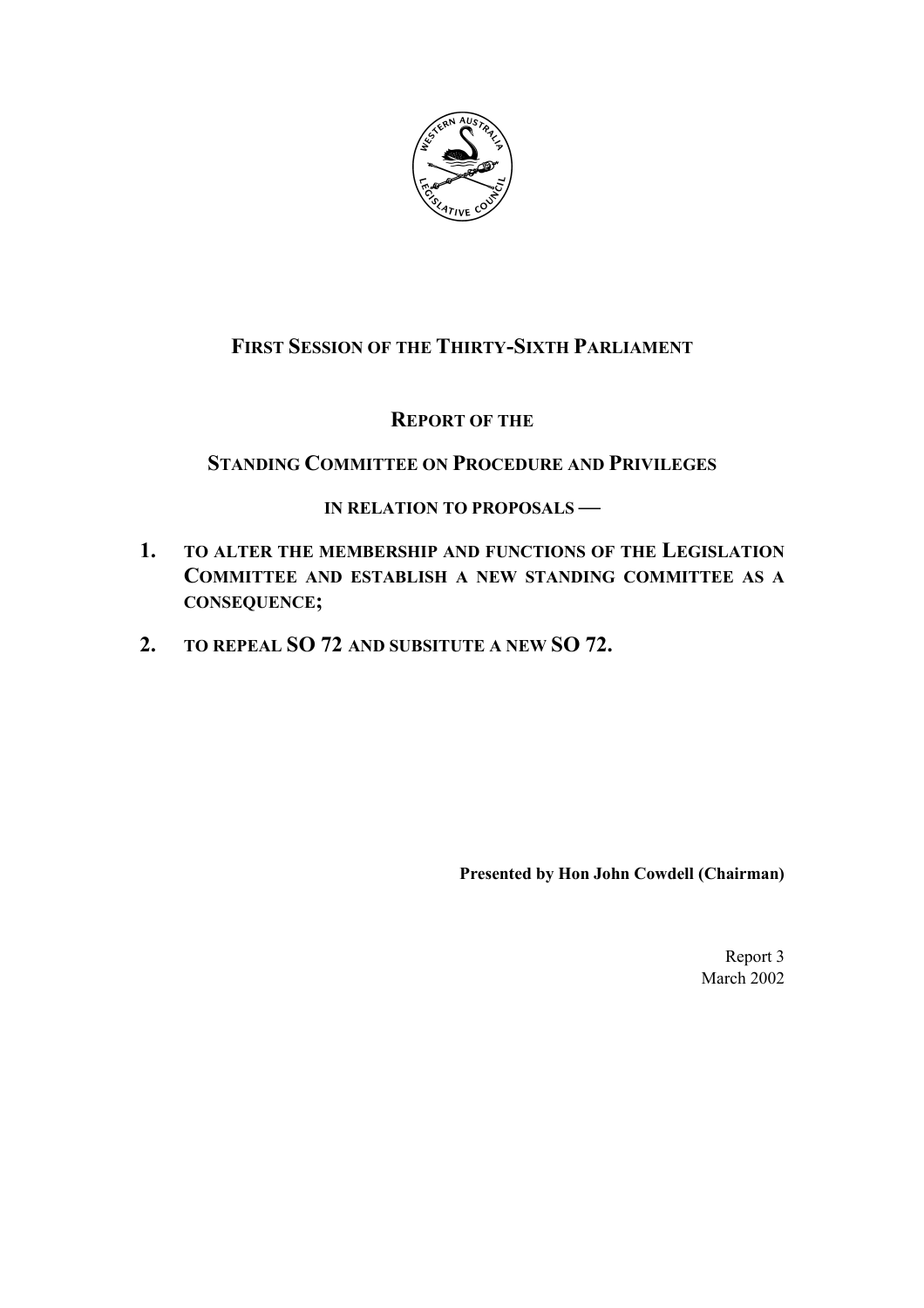### **STANDING COMMITTEE PROCEDURE AND PRIVILEGES**

#### **Date first appointed**: May 24 2001

#### **Terms of Reference:**

The following is an extract from Schedule 1 of the Legislative Council Standing Orders:

- 5.4 The Committee is to keep under review the law and custom of Parliament, the rules of procedure of the House and its committees, and recommend to the House such alterations in that law, custom, or rules that, in its opinion, will assist or improve the proper and orderly transaction of the business of the House or its committees.
- 5.5 Any rule or order under which a matter of privilege stands referred, or is referred, to a committee (however described) for inquiry and report is a reference to the Committee.

#### **Members of the Committee:**

| Hon John Cowdell MLC (Chairman) | Hon George Cash MLC (Deputy Chairman) |
|---------------------------------|---------------------------------------|
| Hon Barry House MLC             | Hon Simon O'Brien MLC                 |
| Hon Jon Ford MLC                | Hon Murray Criddle MLC                |
| Hon John Fischer MLC            | Hon Kate Doust MLC                    |
| Hon Adele Farina MLC            | Hon Robin Chapple MLC                 |

#### **In attendance:**

L B Marquet, Clerk of the Legislative Council Mia Betjeman, Principal Advisory Officer Malcolm Peacock, Deputy Usher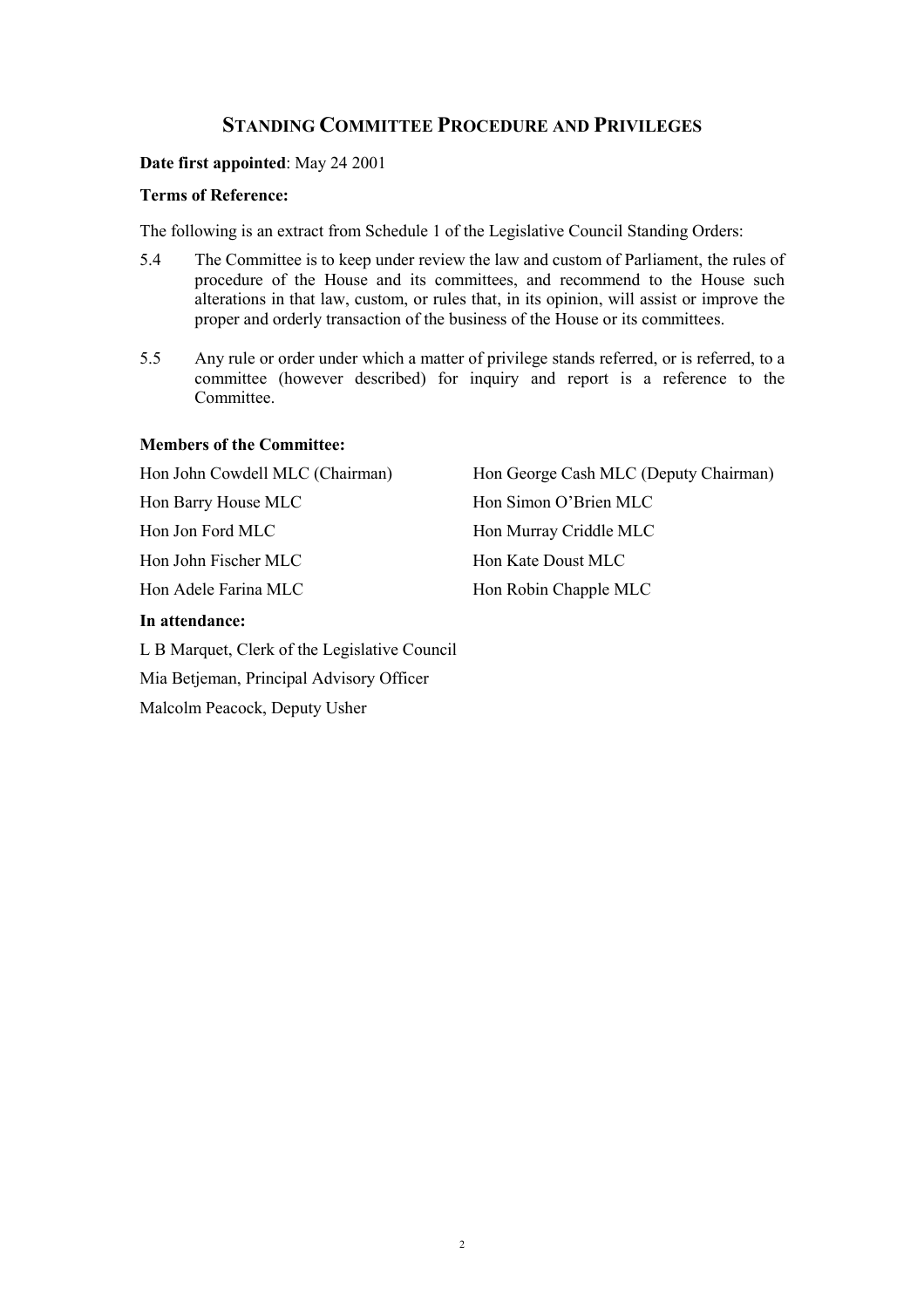#### **1 THE LEGISLATION COMMITTEE**

- 1.1 A significant change was made last year to the structure of the committee when the number of committees was reduced while at the same time increasing the number of members appointed to each committee. Currently, all Council committees have 7 members.
- 1.2 In most cases, functions of the former committees were redistributed among those newly-appointed. The Legislation Committee was given the scrutiny of bills enacting uniform legislation formerly the task of the Constitutional Affairs Committee. It was also handed a watching brief over the development of agreements between the State Government and other Australian governments where implementation of the agreements would necessitate complementary legislation being enacted by the legislatures of the jurisdictions involved.
- 1.3 It was anticipated that the increased membership of the Committee, from 5 to 7 members, would enable it to accommodate the increased workload without compromising its effectiveness. The projection took account of the number of bills that had been introduced as uniform legislation in the previous Parliament.
- 1.4 Last year, the number of bills referred as uniform legislation showed a marked increase. Offshore mining and the referral to the Commonwealth of the State's corporations power required the Committee, in each case, to consider 3 or 4 separate but interrelated bills. At the same time, the House had referred other legislation with reporting dates that imposed severe strain on the Committee members and its officers. The 2 electoral bills left the Committee with no choice but to delay consideration of other bills.
- 1.5 Independently of the issue of workload and associated time constraints, the Committee members had concluded that a "legislation" committee should deal with bills in the course of their passage through the House. Issues such as law reform and the formation of intergovernmental agreements that at some future time may require the enactment of uniform legislation were peripheral to the discharge of the Committee's primary function.
- 1.6 Having considered the functioning of the Legislation Committee over the past 9 months, this Committee recommends the establishment of a new Uniform Legislation and General Purposes Committee that will assume the roles of the Legislation Committee on uniform legislation, consider the implications for the State of international agreements that require the Commonwealth to enact domestic law, and report on various matters that the House refers particularly where the subject does not fit easily within the scope of the other committees.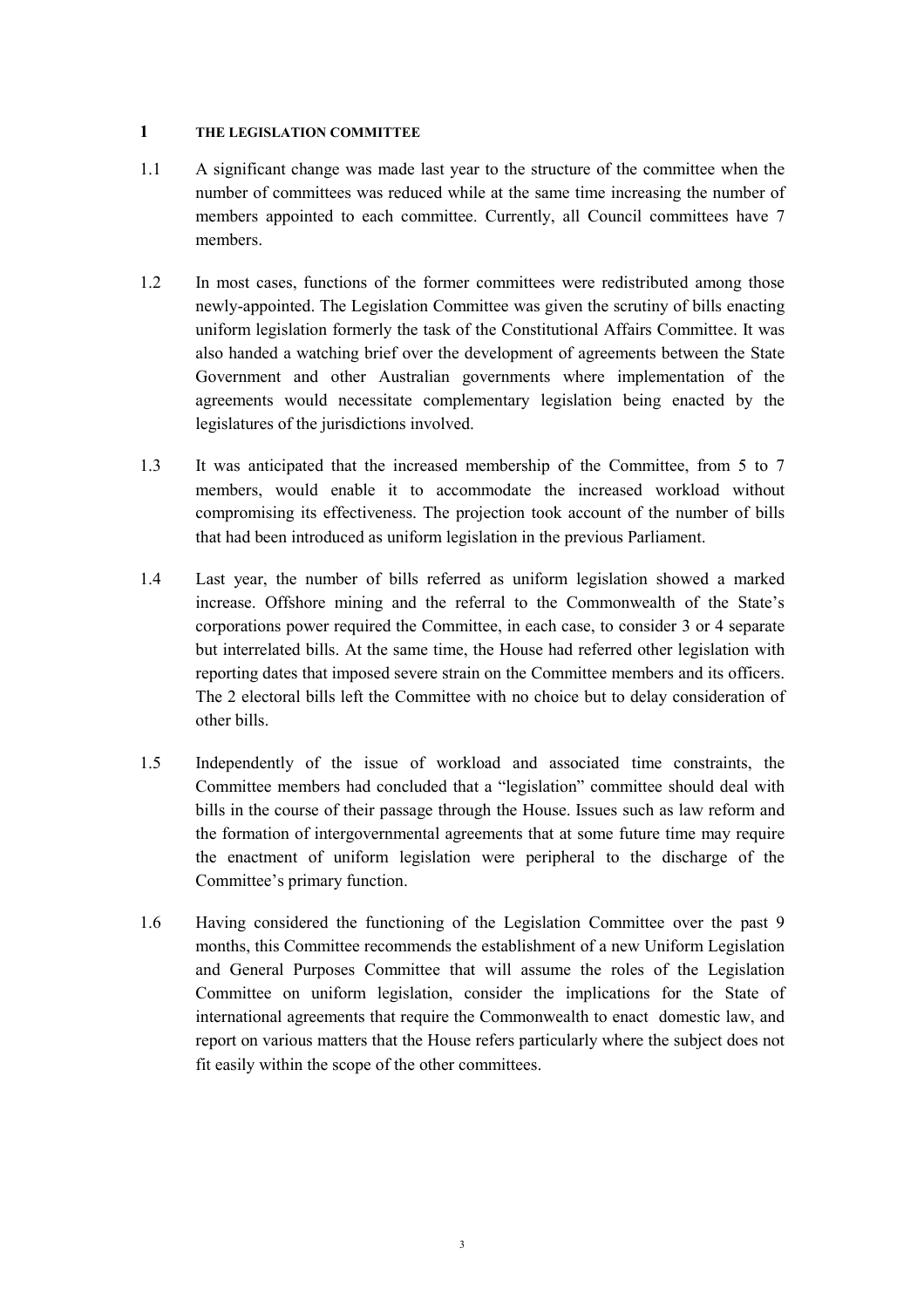Recommendation 1: That Schedule 1 of standing orders be amended as follows —

#### **Clause 1 – Legislation Committee**

 $§1.2$   $\rightarrow$  delete "7" and substitute "5";

*[reduces membership to 5]*

 $§1.3 - in$  ¶(a):

insert after "bill" the words "or other matter";

*[states expressly that the House may refer a matter that is not a bill]*

delete  $\P(b) - (d)$ ;

*[removes uniform legislation, law reform and related matters from* the Committee's terms of reference so that it will deal with bills *referred.]*

 $$1.5$  – delete the subclause.

*[removes the power to monitor proposals that would require uniform legislation for their implementation]*

New clause 7

Insert after clause 6 the following  $-$ 

- 7. Uniform Legislation and General Purposes Committee
- 7.1 A Uniform Legislation and General Purposes Committee is established.
- 7.2 The Committee consists of 3 members with power in the Committee to coopt 2 additional members for a specific purpose or inquiry.

*[3 members reflects the former Constitutional Affairs Committee. The power to coopt allows flexibility in dealing with workloads and being able to use available expertise of other members.]*

- 7.3 The functions of the Committee are  $\overline{\phantom{a}}$ 
	- (a) to consider and report on bills referred under SO 230A;
	- (b) of its own motion or on a reference from a minister, to consider or review the development and formulation of any proposal or agreement whose implementation would require the enactment of legislation made subject to SO 230A;

*[(a) and (b) are transferred from Legislation Committee without any change in wording]*

(c) to examine the provisions of any instrument that the Commonwealth has acceded to, or proposes to accede to, that imposes an obligation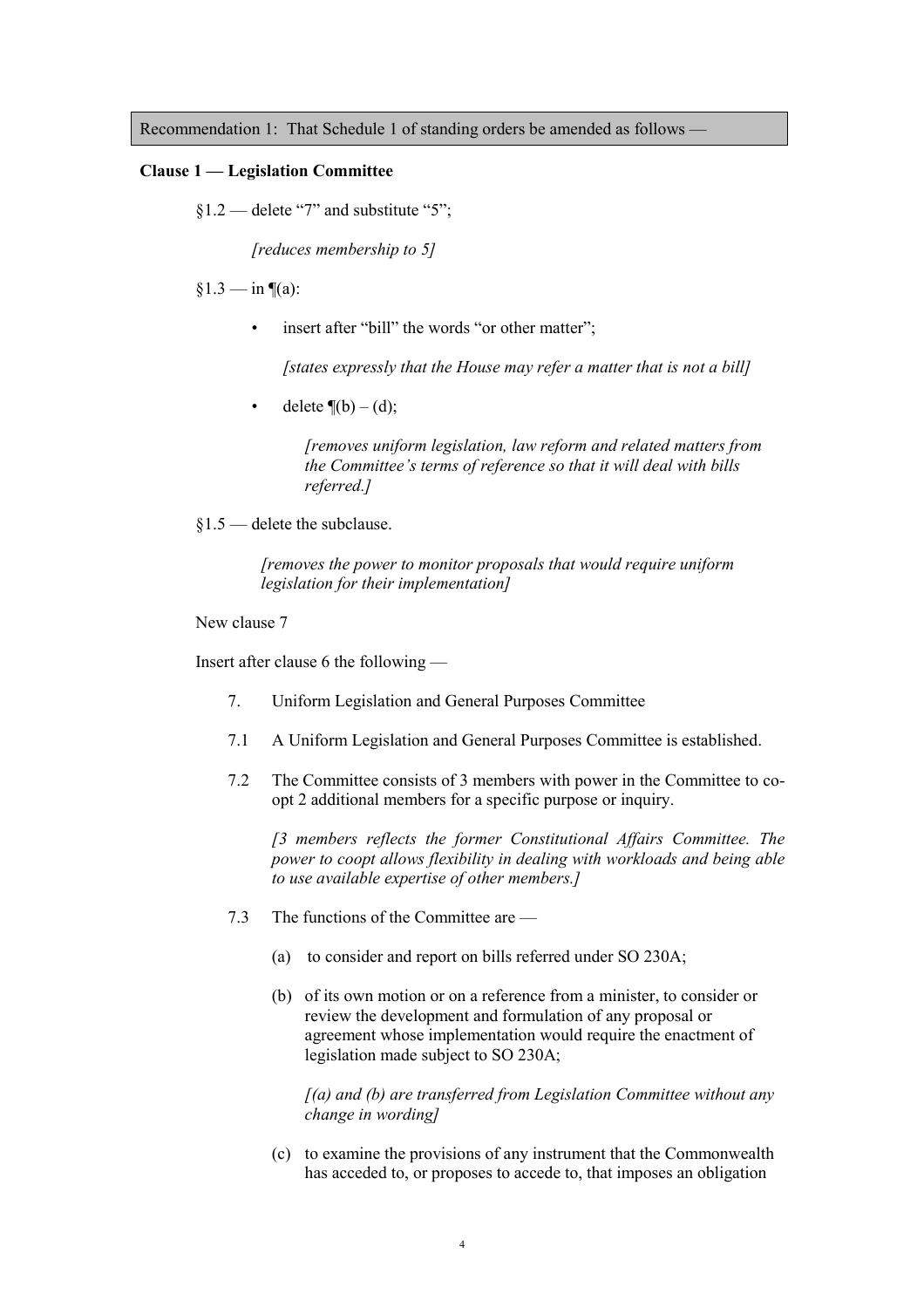on the Commonwealth to give effect to the provisions of the instrument as part of the municipal law of Australia;

*[new provision arising from agreements with committees in other States that treaties and other international agreements that will lead to Commonwealth legislation and the effect on the States of such legislation should be reported on by parliamentary committees]*

- (d) to consider and report on any matter referred by the House.
- 7.4 For a purpose relating to the performance of its functions, the Committee may consult with a like committee of a House of the parliament of the Commonwealth, a state or a territory, and New Zealand and similarly, may participate in any conference or other meeting.

*[the Committee's functions relate in large part to the interests of the States and their relationship to the Commonwealth. The Constitutional Affairs Committee was an active participant in conferences, seminars, and less formal exchanges among state parliamentary committees having simialr functions. This provision recognizes existing practice.]*

2. Standing order 230A is amended by deleting "Legislation Committee" and substituting "Uniform Legislation and General Purposes Committee".

### **2 URGENCY MOTIONS** — SO 72

- 2.1 To those unfamiliar with the traditional forms of parliamentary procedure, it must appear odd that the debate under SO 72 is on a motion for the adjournment of the House to a day and time on which it is not scheduled and which is never referred to by the speakers who devote themselves to arguing the merits of a matter that has no relationship to the proposition.
- 2.2 The Committee takes the view that the forms of the House should describe their purpose or intent and thus illuminate rather than confuse members and public alike. It is difficult to try and explain that the motion in its present form is no more than a procedural device that enables the House to consider a matter that might otherwise not receive the House's attention.
- 2.3 The Committee is recommending that the adjournment motion be discontinued and replaced by a motion that asks the House to consider the matter which is what is intended by the member.
- 2.4 The Committee has taken the opportunity to recast the rule incorporating previous alterations and break the text into subclauses.

Recommendation 2: That SO 72 be repealed and the following substituted  $-\frac{1}{2}$